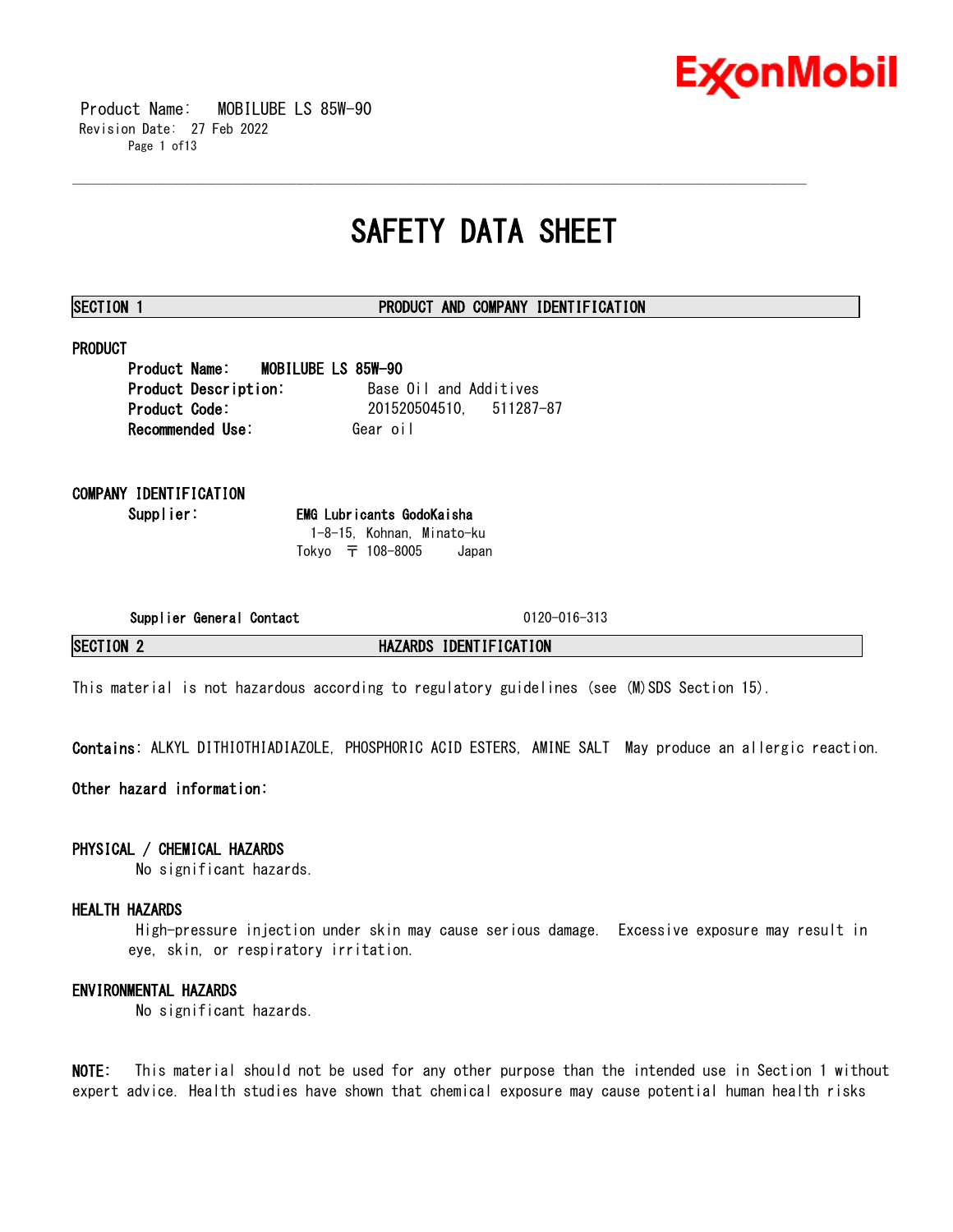

 Product Name: MOBILUBE LS 85W-90 Revision Date: 27 Feb 2022 Page 2 of 13

which may vary from person to person.

#### **SECTION 3 COMPOSITION / INFORMATION ON INGREDIENTS**

# **Chemical Substance or Mixture Identification**

This material is defined as a mixture.

#### **Hazardous Substance(s) or Complex Substance(s) required for disclosure**

| <b>Name</b>                        | CAS#             | Concentration* | <b>GHS Hazard Codes</b>                                                           |
|------------------------------------|------------------|----------------|-----------------------------------------------------------------------------------|
| ALKYL PHOSPHATE ESTER, AMINE SALT  | Confidential     | $- < 5\%$      | H402. H412                                                                        |
| LONG-CHAIN ALKENYL AMINE           | $112 - 90 - 3$   | $0.1 - 1\%$    | H302. H304. H335.<br>H314 (1B) H373 H400 (M)<br>factor 10). H410 (M factor<br>10) |
| OLEFIN SULFIDE                     | $68511 - 50 - 2$ | $1 - 5\%$      | H <sub>227</sub>                                                                  |
| PHOSPHORIC ACID ESTERS. AMINE SALT | Confidential     | $1 - 2.5%$     | H227, H302, H317, H318,<br>H401. H411                                             |
| SUBSTITUTED THIADIAZOLE            | Confidential     | $0.1 - 1\%$    | H315, H318, H317, H402,<br>H412                                                   |

\_\_\_\_\_\_\_\_\_\_\_\_\_\_\_\_\_\_\_\_\_\_\_\_\_\_\_\_\_\_\_\_\_\_\_\_\_\_\_\_\_\_\_\_\_\_\_\_\_\_\_\_\_\_\_\_\_\_\_\_\_\_\_\_\_\_\_\_\_\_\_\_\_\_\_\_\_\_\_\_\_\_\_\_\_\_\_\_\_\_\_\_\_\_\_\_\_\_\_\_\_\_\_\_\_\_\_\_\_\_\_\_\_\_\_\_\_\_

\* All concentrations are percent by weight unless material is a gas. Gas concentrations are in percent by volume.

# **SECTION 4 FIRST AID MEASURES**

#### **INHALATION**

Remove from further exposure. For those providing assistance, avoid exposure to yourself or others. Use adequate respiratory protection. If respiratory irritation, dizziness, nausea, or unconsciousness occurs, seek immediate medical assistance. If breathing has stopped, assist ventilation with a mechanical device or use mouth-to-mouth resuscitation.

### **SKIN CONTACT**

Wash contact areas with soap and water. If product is injected into or under the skin, or into any part of the body, regardless of the appearance of the wound or its size, the individual should be evaluated immediately by a physician as a surgical emergency. Even though initial symptoms from high pressure injection may be minimal or absent, early surgical treatment within the first few hours may significantly reduce the ultimate extent of injury.

#### **EYE CONTACT**

Flush thoroughly with water. If irritation occurs, get medical assistance.

#### **INGESTION**

First aid is normally not required. Seek medical attention if discomfort occurs.

### **NOTE TO PHYSICIAN**

None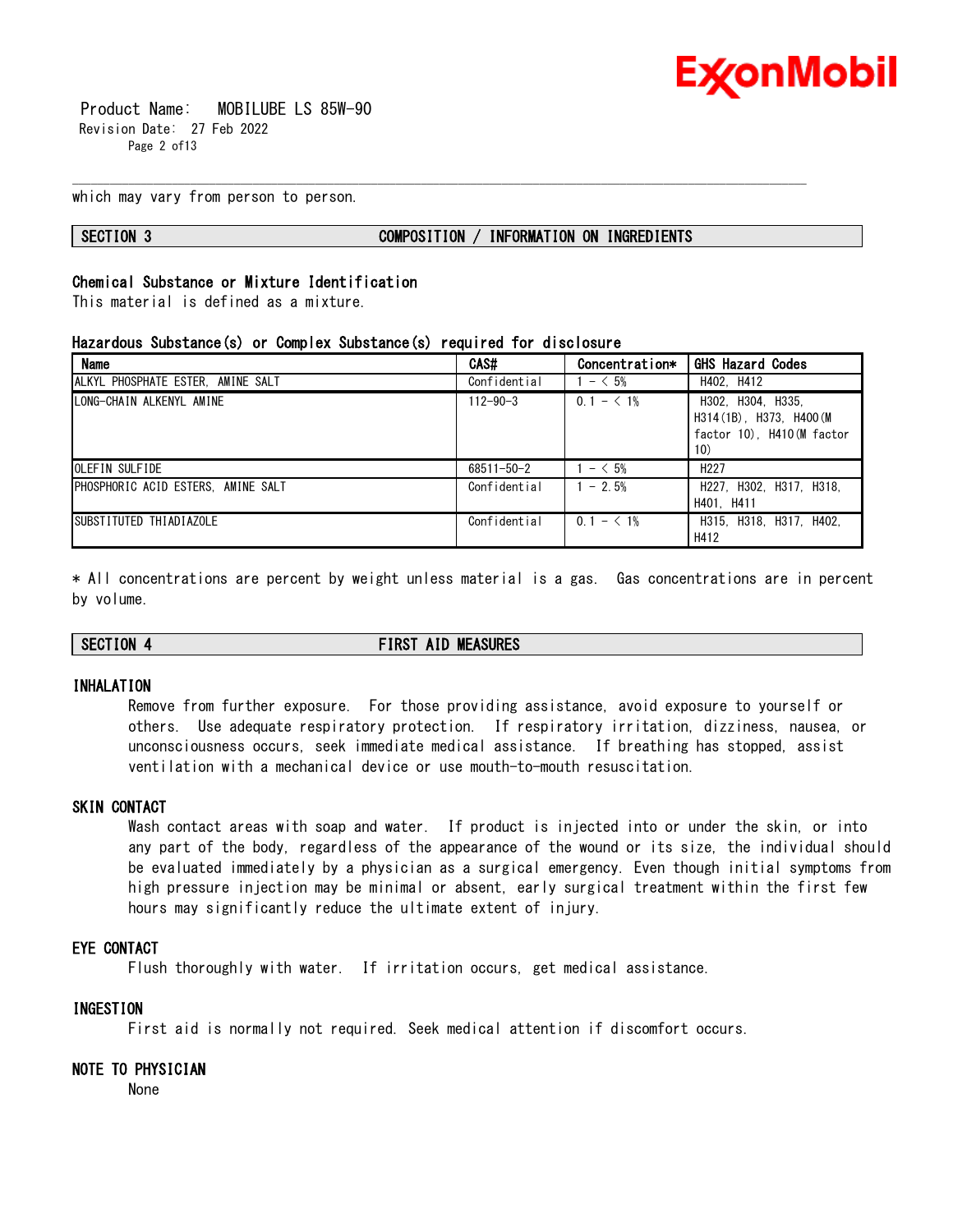

 Product Name: MOBILUBE LS 85W-90 Revision Date: 27 Feb 2022 Page 3 of13

#### **SECTION 5 FIRE FIGHTING MEASURES**

\_\_\_\_\_\_\_\_\_\_\_\_\_\_\_\_\_\_\_\_\_\_\_\_\_\_\_\_\_\_\_\_\_\_\_\_\_\_\_\_\_\_\_\_\_\_\_\_\_\_\_\_\_\_\_\_\_\_\_\_\_\_\_\_\_\_\_\_\_\_\_\_\_\_\_\_\_\_\_\_\_\_\_\_\_\_\_\_\_\_\_\_\_\_\_\_\_\_\_\_\_\_\_\_\_\_\_\_\_\_\_\_\_\_\_\_\_\_

#### **EXTINGUISHING MEDIA**

**Appropriate Extinguishing Media:** Use water fog, foam, dry chemical or carbon dioxide (CO2) to extinguish flames.

**Inappropriate Extinguishing Media:** Straight Streams of Water

#### **FIRE FIGHTING**

**Fire Fighting Instructions:** Evacuate area. Prevent runoff from fire control or dilution from entering streams, sewers, or drinking water supply. Firefighters should use standard protective equipment and in enclosed spaces, self-contained breathing apparatus (SCBA). Use water spray to cool fire exposed surfaces and to protect personnel.

**Hazardous Combustion Products:** Aldehydes, Incomplete combustion products, Oxides of carbon, Smoke, Fume, Sulfur oxides

#### **FLAMMABILITY PROPERTIES**

**Flash Point [Method]:** >200°C (392°F) [ ASTM D-92] **Flammable Limits (Approximate volume % in air):** LEL: 0.9 UEL: 7.0 **Autoignition Temperature:** N/D

**SECTION 6 ACCIDENTAL RELEASE MEASURES**

#### **NOTIFICATION PROCEDURES**

In the event of a spill or accidental release, notify relevant authorities in accordance with all applicable regulations.

#### **PERSONAL PRECAUTIONS**

Avoid contact with spilled material. See Section 5 for fire fighting information. See the Hazard Identification Section for Significant Hazards. See Section 4 for First Aid Advice. See Section 8 for advice on the minimum requirements for personal protective equipment. Additional protective measures may be necessary, depending on the specific circumstances and/or the expert judgment of the emergency responders.

For emergency responders: Respiratory protection: respiratory protection will be necessary only in special cases, e.g., formation of mists. Half-face or full-face respirator with filter(s) for dust/organic vapor or Self Contained Breathing Apparatus (SCBA) can be used depending on the size of spill and potential level of exposure. If the exposure cannot be completely characterized or an oxygen deficient atmosphere is possible or anticipated, SCBA is recommended. Work gloves that are resistant to hydrocarbons are recommended. Gloves made of polyvinyl acetate (PVA) are not water-resistant and are not suitable for emergency use. Chemical goggles are recommended if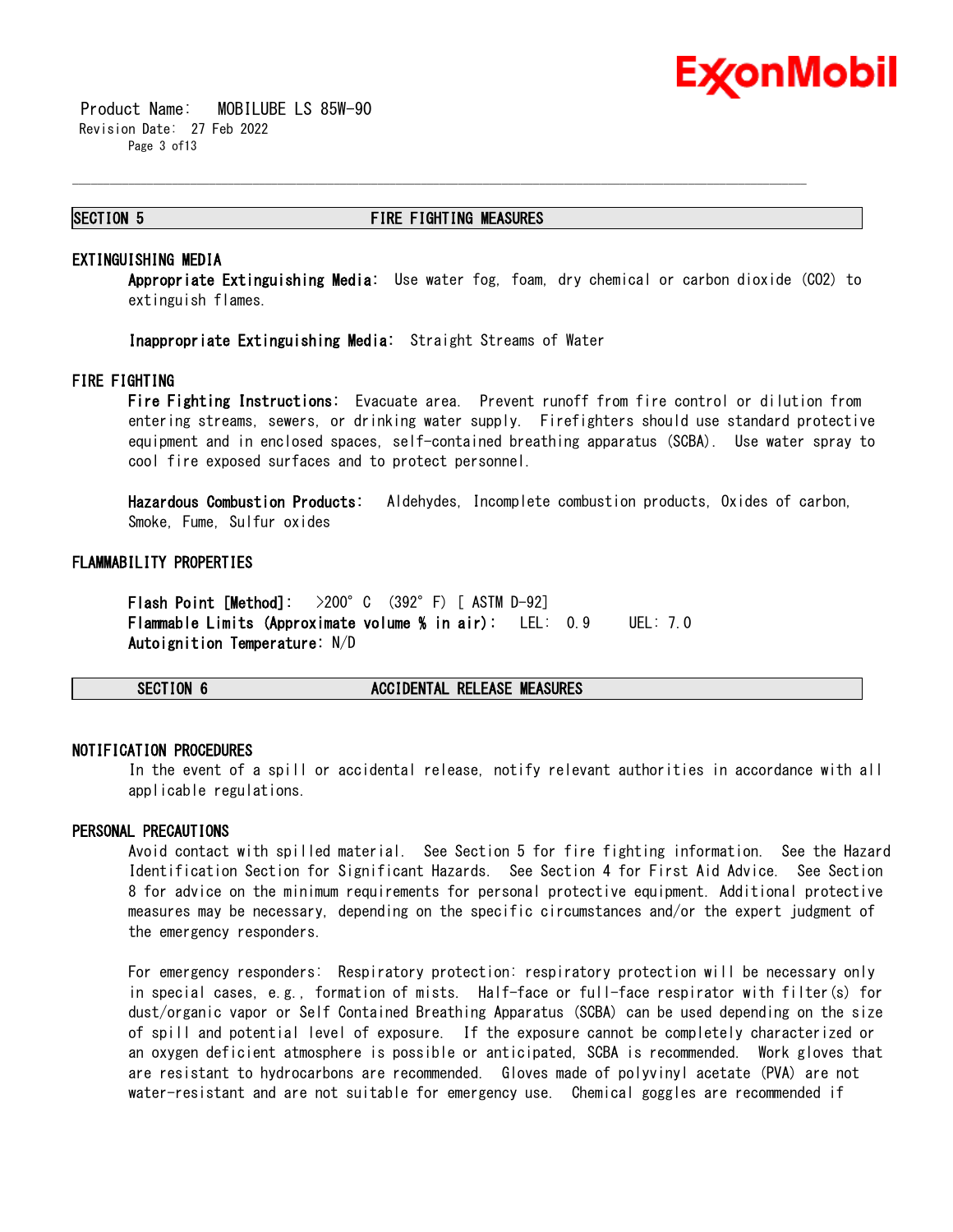

 Product Name: MOBILUBE LS 85W-90 Revision Date: 27 Feb 2022 Page 4 of13

> splashes or contact with eyes is possible. Small spills: normal antistatic work clothes are usually adequate. Large spills: full body suit of chemical resistant, antistatic material is recommended.

\_\_\_\_\_\_\_\_\_\_\_\_\_\_\_\_\_\_\_\_\_\_\_\_\_\_\_\_\_\_\_\_\_\_\_\_\_\_\_\_\_\_\_\_\_\_\_\_\_\_\_\_\_\_\_\_\_\_\_\_\_\_\_\_\_\_\_\_\_\_\_\_\_\_\_\_\_\_\_\_\_\_\_\_\_\_\_\_\_\_\_\_\_\_\_\_\_\_\_\_\_\_\_\_\_\_\_\_\_\_\_\_\_\_\_\_\_\_

#### **SPILL MANAGEMENT**

**Land Spill:** Stop leak if you can do it without risk. Recover by pumping or with suitable absorbent.

**Water Spill:** Stop leak if you can do it without risk. Confine the spill immediately with booms. Warn other shipping. Remove from the surface by skimming or with suitable absorbents. Seek the advice of a specialist before using dispersants.

Water spill and land spill recommendations are based on the most likely spill scenario for this material; however, geographic conditions, wind, temperature, (and in the case of a water spill) wave and current direction and speed may greatly influence the appropriate action to be taken. For this reason, local experts should be consulted. Note: Local regulations may prescribe or limit action to be taken.

#### **ENVIRONMENTAL PRECAUTIONS**

Large Spills: Dike far ahead of liquid spill for later recovery and disposal. Prevent entry into waterways, sewers, basements or confined areas.

#### **SECTION 7 HANDLING AND STORAGE**

#### **HANDLING (Technical Measures; Safety Handling Precautions; Contact Avoidance)**

Prevent small spills and leakage to avoid slip hazard. Material can accumulate static charges which may cause an electrical spark (ignition source). When the material is handled in bulk, an electrical spark could ignite any flammable vapors from liquids or residues that may be present (e.g., during switch-loading operations). Use proper bonding and/or ground procedures. However, bonding and grounds may not eliminate the hazard from static accumulation. Consult local applicable standards for guidance. Additional references include American Petroleum Institute 2003 (Protection Against Ignitions Arising out of Static, Lightning and Stray Currents) or National Fire Protection Agency 77 (Recommended Practice on Static Electricity) or CENELEC CLC/TR 50404 (Electrostatics - Code of practice for the avoidance of hazards due to static electricity).

**Static Accumulator:** This material is a static accumulator.

#### **STORAGE (Safe Storage Conditions; Safe Containers and Packaging Materials)**

The type of container used to store the material may affect static accumulation and dissipation. Do not store in open or unlabelled containers. Keep away from incompatible materials.

#### **SECTION 8 EXPOSURE CONTROLS / PERSONAL PROTECTION**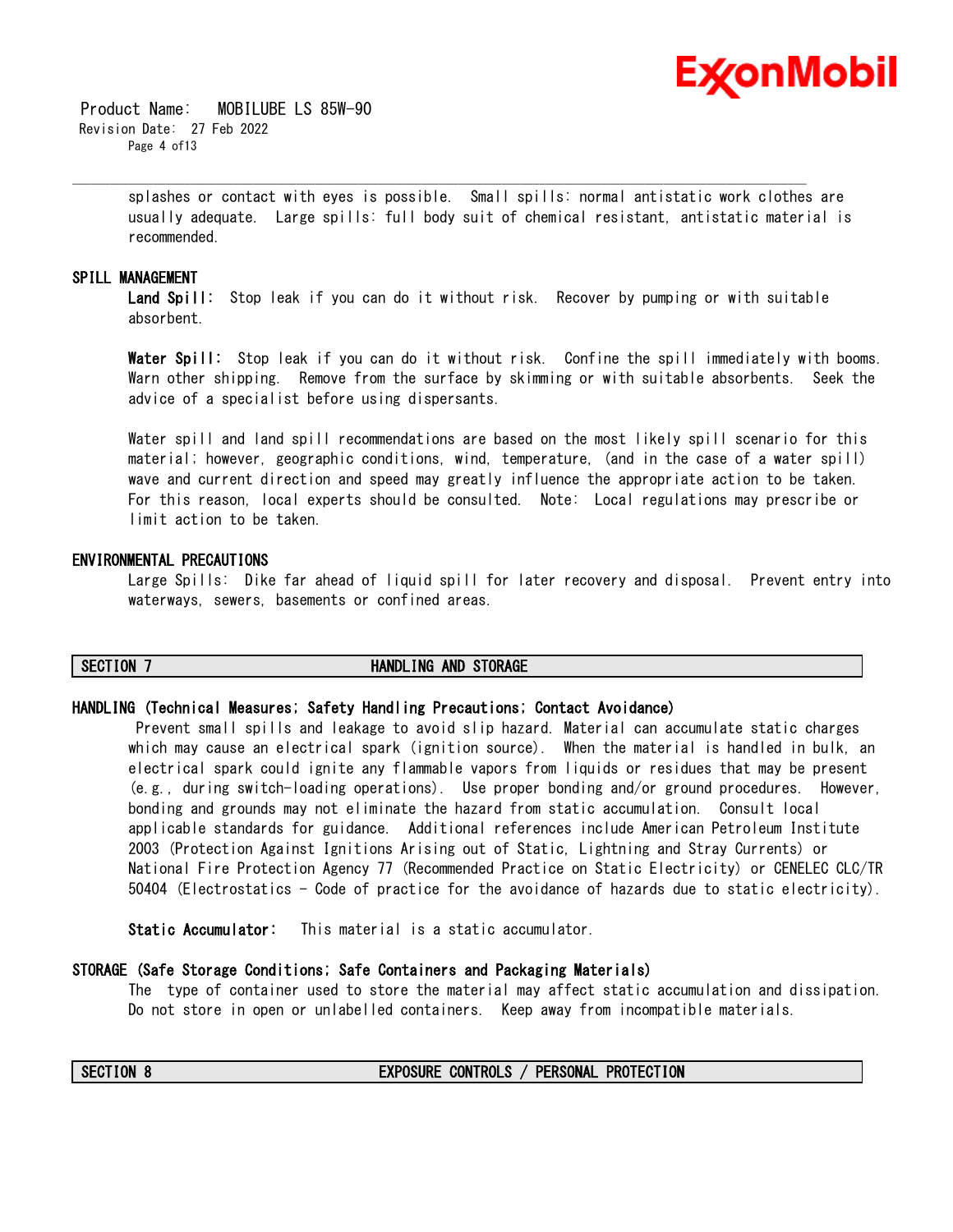

 Product Name: MOBILUBE LS 85W-90 Revision Date: 27 Feb 2022 Page 5 of 13

**Exposure limits/standards for materials that can be formed when handling this product:** When mists/aerosols can occur the following is recommended: 5 mg/m<sup>3</sup> - ACGIH TLV (inhalable fraction).

\_\_\_\_\_\_\_\_\_\_\_\_\_\_\_\_\_\_\_\_\_\_\_\_\_\_\_\_\_\_\_\_\_\_\_\_\_\_\_\_\_\_\_\_\_\_\_\_\_\_\_\_\_\_\_\_\_\_\_\_\_\_\_\_\_\_\_\_\_\_\_\_\_\_\_\_\_\_\_\_\_\_\_\_\_\_\_\_\_\_\_\_\_\_\_\_\_\_\_\_\_\_\_\_\_\_\_\_\_\_\_\_\_\_\_\_\_\_

### **Biological limits**

No biological limits allocated.

NOTE: Limits/standards shown for guidance only. Follow applicable regulations.

#### **ENGINEERING CONTROLS**

The level of protection and types of controls necessary will vary depending upon potential exposure conditions. Control measures to consider:

No special requirements under ordinary conditions of use and with adequate ventilation.

#### **PERSONAL PROTECTION**

Personal protective equipment selections vary based on potential exposure conditions such as applications, handling practices, concentration and ventilation. Information on the selection of protective equipment for use with this material, as provided below, is based upon intended, normal usage.

**Respiratory Protection:** If engineering controls do not maintain airborne contaminant concentrations at a level which is adequate to protect worker health, an approved respirator may be appropriate. Respirator selection, use, and maintenance must be in accordance with regulatory requirements, if applicable. Types of respirators to be considered for this material include: No special requirements under ordinary conditions of use and with adequate ventilation. Particulate

For high airborne concentrations, use an approved supplied-air respirator, operated in positive pressure mode. Supplied air respirators with an escape bottle may be appropriate when oxygen levels are inadequate, gas/vapor warning properties are poor, or if air purifying filter capacity/rating may be exceeded.

**Hand Protection:** Any specific glove information provided is based on published literature and glove manufacturer data. Glove suitability and breakthrough time will differ depending on the specific use conditions. Contact the glove manufacturer for specific advice on glove selection and breakthrough times for your use conditions. Inspect and replace worn or damaged gloves. The types of gloves to be considered for this material include:

No protection is ordinarily required under normal conditions of use. Nitrile,Viton

**Eye Protection:** If contact is likely, safety glasses with side shields are recommended.

**Skin and Body Protection:** Any specific clothing information provided is based on published literature or manufacturer data. The types of clothing to be considered for this material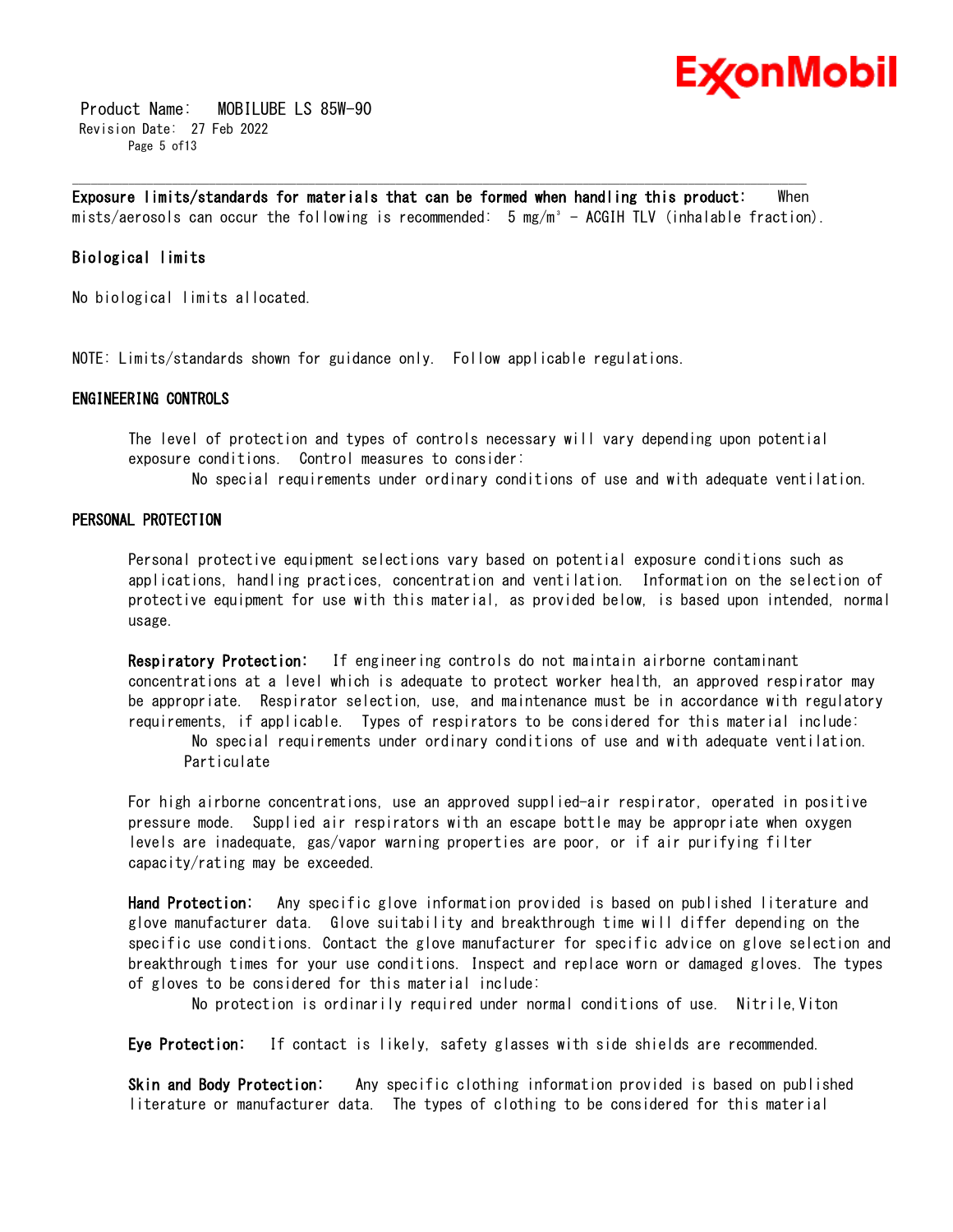

 Product Name: MOBILUBE LS 85W-90 Revision Date: 27 Feb 2022 Page 6 of 13

include:

No skin protection is ordinarily required under normal conditions of use. In accordance with good industrial hygiene practices, precautions should be taken to avoid skin contact.

**Specific Hygiene Measures:** Always observe good personal hygiene measures, such as washing after handling the material and before eating, drinking, and/or smoking. Routinely wash work clothing and protective equipment to remove contaminants. Discard contaminated clothing and footwear that cannot be cleaned. Practice good housekeeping.

#### **ENVIRONMENTAL CONTROLS**

Comply with applicable environmental regulations limiting discharge to air, water and soil. Protect the environment by applying appropriate control measures to prevent or limit emissions.

\_\_\_\_\_\_\_\_\_\_\_\_\_\_\_\_\_\_\_\_\_\_\_\_\_\_\_\_\_\_\_\_\_\_\_\_\_\_\_\_\_\_\_\_\_\_\_\_\_\_\_\_\_\_\_\_\_\_\_\_\_\_\_\_\_\_\_\_\_\_\_\_\_\_\_\_\_\_\_\_\_\_\_\_\_\_\_\_\_\_\_\_\_\_\_\_\_\_\_\_\_\_\_\_\_\_\_\_\_\_\_\_\_\_\_\_\_\_

#### **SECTION 9 PHYSICAL AND CHEMICAL PROPERTIES**

**Note: Physical and chemical properties are provided for safety, health and environmental considerations only and may not fully represent product specifications. Contact the Supplier for additional information.**

# **BASIC PHYSICAL AND CHEMICAL PROPERTIES Physical State:** Liquid **Color:** Brown **Odor:** Characteristic **Melting Point:** N/A **Freezing Point:** N/D **Initial Boiling Point / Range:** > 316°C (600°F) [Estimated] **Flammability:** Ignitable **Lower and Upper Explosion Limit/Flammability Limit:** LEL: 0.9 UEL: 7.0 **Flash Point [Method]:** >200°C (392°F) [ ASTM D-92] **Autoignition Temperature:** N/D **Decomposition Temperature:** N/D **pH:** N/A **Kinematic Viscosity:** 153 cSt (153 mm2/sec) at 40 °C | 15.4 cSt (15.4 mm2/sec) at 100°C **Solubility in Water:** Negligible **Partition Coefficient: n-Octanol/water (log value):** > 3.5 [Estimated] **Vapor Pressure:**  $\langle 0.013 \text{ kPa} (0.1 \text{ mm Hg}) \text{ at } 20 \degree \text{ C}$  [Estimated] **Relative Density (at 15 °C):** 0.899 **Relative Vapor Density (Air = 1):**  $\rightarrow$  2 at 101 kPa [Estimated] **Particle Characteristics: Median Size:** N/A **Size Range:** N/A

**OTHER INFORMATION**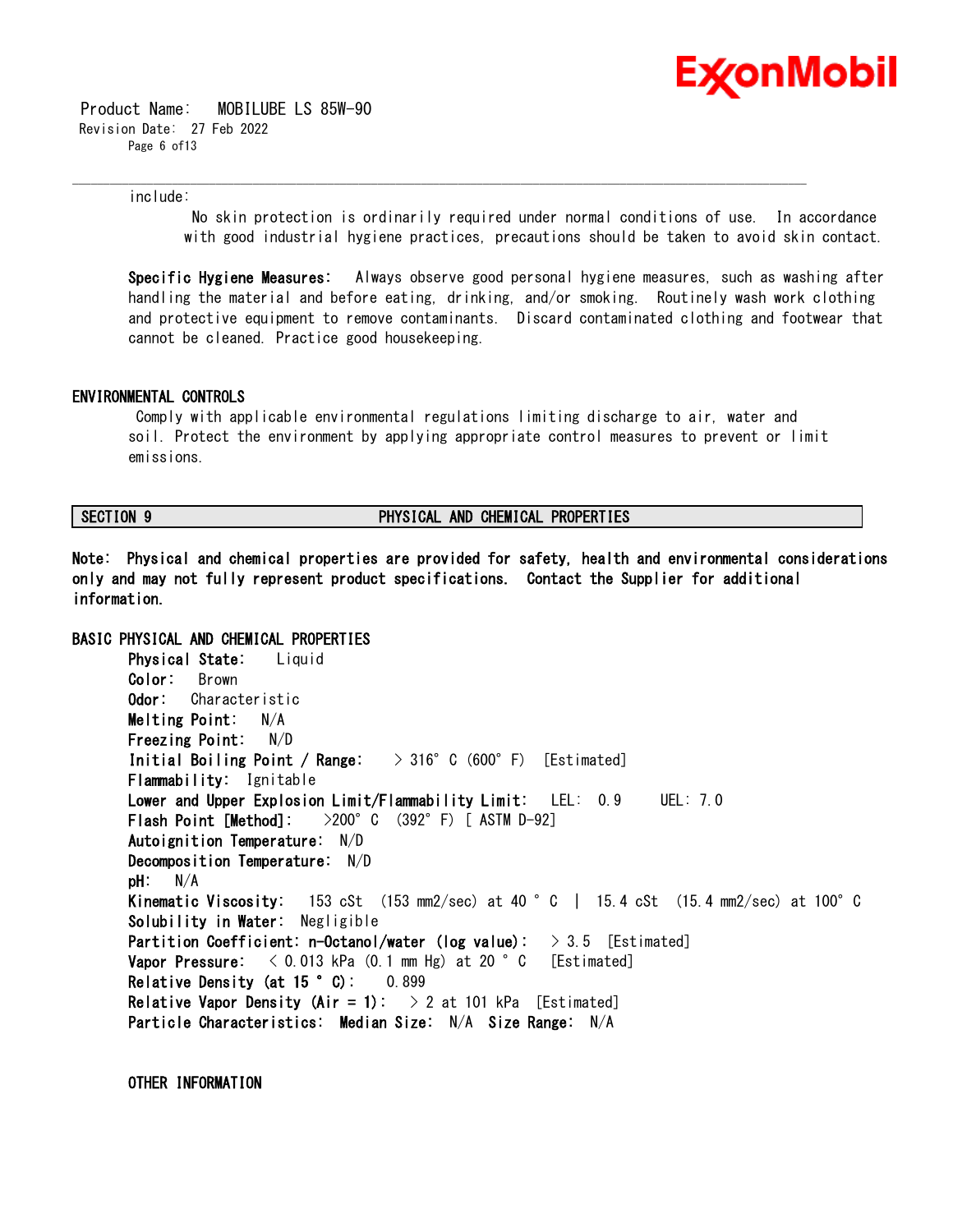

 Product Name: MOBILUBE LS 85W-90 Revision Date: 27 Feb 2022 Page 7 of13

> **Pour Point:** -24°C (-11°F) **Evaporation Rate (n-butyl acetate = 1):** N/D **DMSO Extract (mineral oil only), IP-346:** < 3 %wt **Oxidizing Properties:** See Hazards Identification Section.

#### **SECTION 10 STABILITY AND REACTIVITY**

\_\_\_\_\_\_\_\_\_\_\_\_\_\_\_\_\_\_\_\_\_\_\_\_\_\_\_\_\_\_\_\_\_\_\_\_\_\_\_\_\_\_\_\_\_\_\_\_\_\_\_\_\_\_\_\_\_\_\_\_\_\_\_\_\_\_\_\_\_\_\_\_\_\_\_\_\_\_\_\_\_\_\_\_\_\_\_\_\_\_\_\_\_\_\_\_\_\_\_\_\_\_\_\_\_\_\_\_\_\_\_\_\_\_\_\_\_\_

**REACTIVITY:** See sub-sections below.

**STABILITY:** Material is stable under normal conditions.

**CONDITIONS TO AVOID:** Excessive heat. High energy sources of ignition.

**MATERIALS TO AVOID:** Strong oxidizers

**HAZARDOUS DECOMPOSITION PRODUCTS:** Material does not decompose at ambient temperatures.

**POSSIBILITY OF HAZARDOUS REACTIONS:** Hazardous polymerization will not occur.

SECTION 11 **TOXICOLOGICAL INFORMATION** 

### **INFORMATION ON TOXICOLOGICAL EFFECTS**

| <b>Hazard Class</b>                     | Remarks<br>Conclusion                                      |  |  |
|-----------------------------------------|------------------------------------------------------------|--|--|
| lInhalation                             |                                                            |  |  |
| Acute Toxicity: No end point data for   | Minimally Toxic. Based on assessment of the components.    |  |  |
| material.                               |                                                            |  |  |
| Irritation: No end point data for       | Negligible hazard at ambient/normal handling temperatures. |  |  |
| material.                               |                                                            |  |  |
| Ingestion                               |                                                            |  |  |
| Acute Toxicity: No end point data for   | Minimally Toxic. Based on assessment of the components.    |  |  |
| material.                               |                                                            |  |  |
| Skin                                    |                                                            |  |  |
| Acute Toxicity: No end point data for   | Minimally Toxic. Based on assessment of the components.    |  |  |
| material.                               |                                                            |  |  |
| Skin Corrosion/Irritation: No end point | Negligible irritation to skin at ambient temperatures.     |  |  |
| data for material.                      | Based on assessment of the components.                     |  |  |
| Eye                                     |                                                            |  |  |
| Serious Eye Damage/Irritation: No end   | May cause mild, short-lasting discomfort to eyes. Based on |  |  |
| boint data for material.                | assessment of the components.                              |  |  |
| Sensitization                           |                                                            |  |  |
| Respiratory Sensitization: No end point | Not expected to be a respiratory sensitizer.               |  |  |
| data for material.                      |                                                            |  |  |
| Skin Sensitization: No end point data   | Not expected to be a skin sensitizer. Based on assessment  |  |  |
| for material.                           | of the components.                                         |  |  |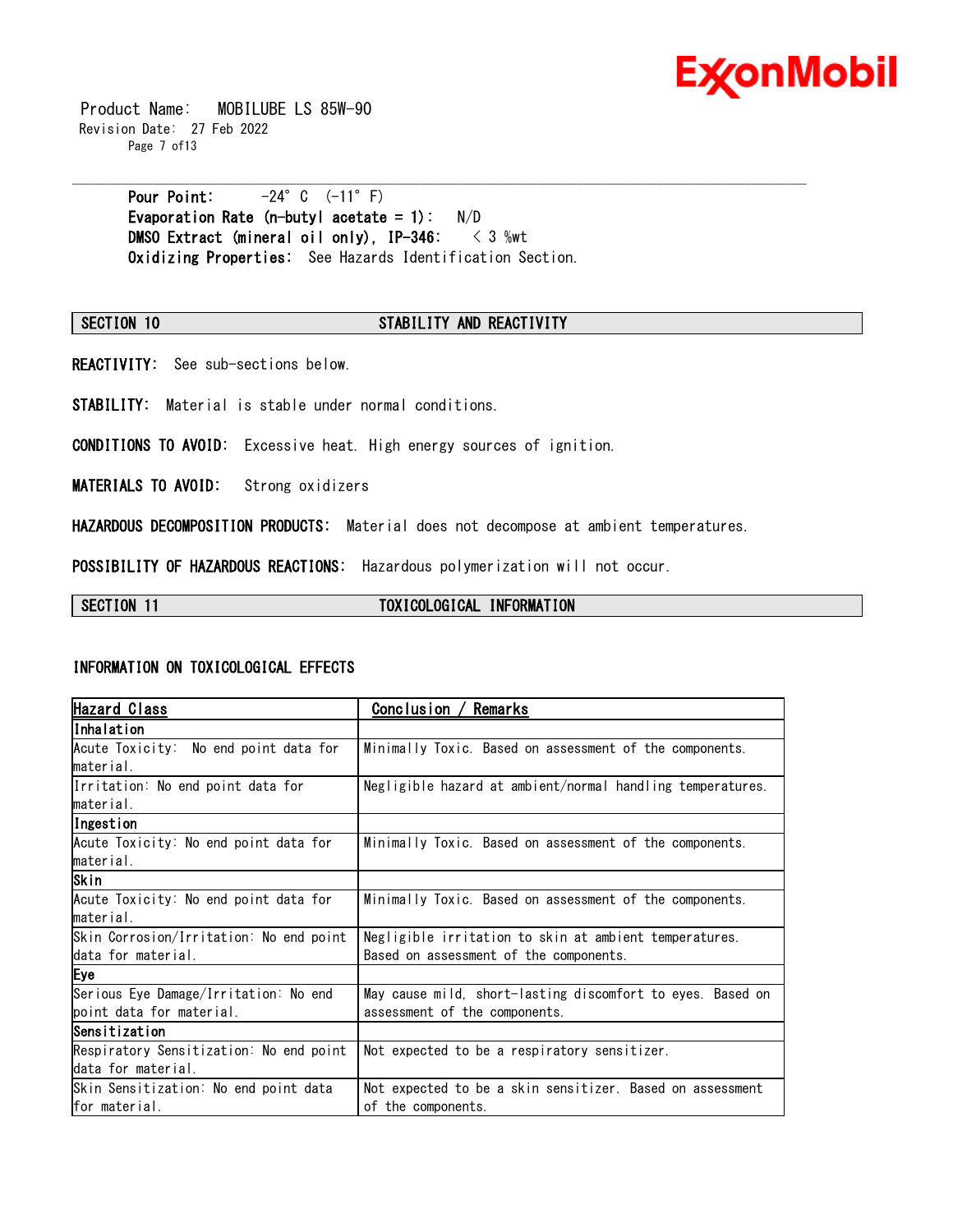

 Product Name: MOBILUBE LS 85W-90 Revision Date: 27 Feb 2022 Page 8 of13

| Aspiration: Data available.                   | Not expected to be an aspiration hazard.<br>Based on physico- |  |  |
|-----------------------------------------------|---------------------------------------------------------------|--|--|
|                                               | chemical properties of the material.                          |  |  |
| Germ Cell Mutagenicity: No end point          | Not expected to be a germ cell mutagen. Based on assessment   |  |  |
| data for material.                            | of the components.                                            |  |  |
| <b>Carcinogenicity:</b> No end point data for | Not expected to cause cancer. Based on assessment of the      |  |  |
| material.                                     | components.                                                   |  |  |
| <b>Reproductive Toxicity:</b> No end point    | Not expected to be a reproductive toxicant. Based on          |  |  |
| data for material.                            | assessment of the components.                                 |  |  |
| <b>Lactation</b> . No end point data for      | Not expected to cause harm to breast-fed children.            |  |  |
| material.                                     |                                                               |  |  |
| Specific Target Organ Toxicity (STOT)         |                                                               |  |  |
| Single Exposure: No end point data for        | Not expected to cause organ damage from a single exposure.    |  |  |
| material.                                     |                                                               |  |  |
| Repeated Exposure: No end point data          | Not expected to cause organ damage from prolonged or          |  |  |
| for material.                                 | repeated exposure. Based on assessment of the components.     |  |  |

\_\_\_\_\_\_\_\_\_\_\_\_\_\_\_\_\_\_\_\_\_\_\_\_\_\_\_\_\_\_\_\_\_\_\_\_\_\_\_\_\_\_\_\_\_\_\_\_\_\_\_\_\_\_\_\_\_\_\_\_\_\_\_\_\_\_\_\_\_\_\_\_\_\_\_\_\_\_\_\_\_\_\_\_\_\_\_\_\_\_\_\_\_\_\_\_\_\_\_\_\_\_\_\_\_\_\_\_\_\_\_\_\_\_\_\_\_\_

# **OTHER INFORMATION For the product itself:**

Repeated and/or prolonged exposure may cause irritation to the skin, eyes, or respiratory tract. Component concentrations in this formulation would not be expected to cause skin sensitization, based on tests of the components, this formulation, or similar formulations.

#### **Contains:**

Base oil severely refined: Not carcinogenic in animal studies. Representative material passes IP-346, Modified Ames test, and/or other screening tests. Dermal and inhalation studies showed minimal effects; lung non-specific infiltration of immune cells, oil deposition and minimal granuloma formation. Not sensitizing in test animals.

See Section 16 for a description of sources for reference data.

### **IARC Classification:**

**The following ingredients are cited on the lists below:** None.

$$
--\text{REGULATIONY LISTS SEARCHED--}
$$
  
1 = IARC 1  
2 = IARC 2A  
3 = IARC 2B

# **SECTION 12 ECOLOGICAL INFORMATION**

The information given is based on data for the material, components of the material, or for similar materials, through the application of bridging principals.

### **ECOTOXICITY**

Material -- Not expected to be harmful to aquatic organisms.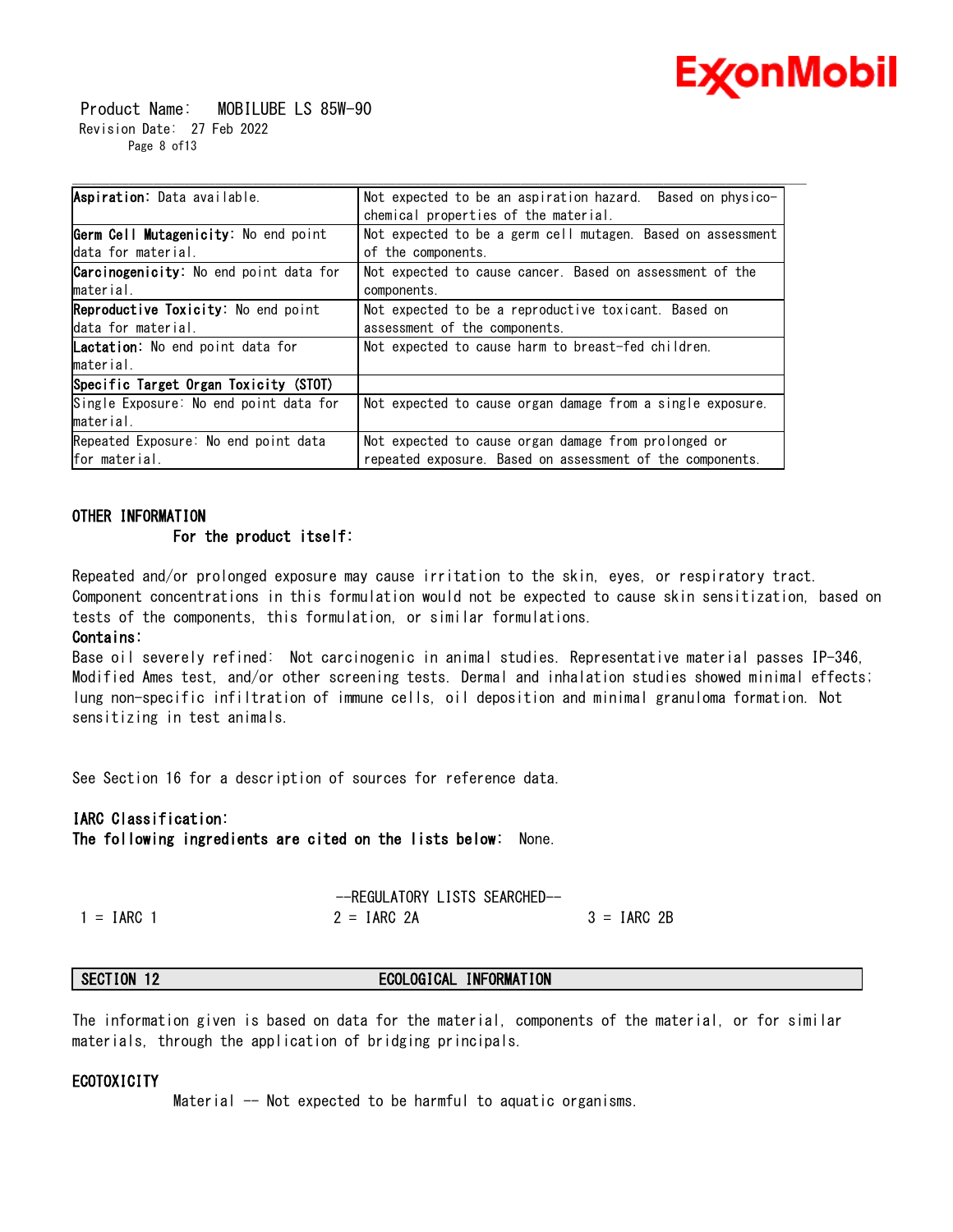# Ex⁄onMobil

 Product Name: MOBILUBE LS 85W-90 Revision Date: 27 Feb 2022 Page 9 of 13

### **MOBILITY**

 Base oil component -- Low solubility and floats and is expected to migrate from water to the land. Expected to partition to sediment and wastewater solids.

#### **PERSISTENCE AND DEGRADABILITY**

### **Biodegradation:**

Base oil component  $-$  Expected to be inherently biodegradable

\_\_\_\_\_\_\_\_\_\_\_\_\_\_\_\_\_\_\_\_\_\_\_\_\_\_\_\_\_\_\_\_\_\_\_\_\_\_\_\_\_\_\_\_\_\_\_\_\_\_\_\_\_\_\_\_\_\_\_\_\_\_\_\_\_\_\_\_\_\_\_\_\_\_\_\_\_\_\_\_\_\_\_\_\_\_\_\_\_\_\_\_\_\_\_\_\_\_\_\_\_\_\_\_\_\_\_\_\_\_\_\_\_\_\_\_\_\_

#### **BIOACCUMULATIVE POTENTIAL**

 Base oil component -- Has the potential to bioaccumulate, however metabolism or physical properties may reduce the bioconcentration or limit bioavailability.

#### **Hazard to the Ozone Layer**

Not Applicable

See Section 16 for a description of sources for reference data.

**SECTION 13 DISPOSAL CONSIDERATIONS**

### **Information on Safe and Environmentally Desirable Disposal or Recycling of Chemicals, Contaminated Containers and Packaging**

#### **DISPOSAL METHODS**

Disposal recommendations based on material as supplied. Disposal must be in accordance with current applicable laws and regulations, and material characteristics at time of disposal.

#### **DISPOSAL RECOMMENDATIONS**

Product is suitable for burning in an enclosed controlled burner for fuel value or disposal by supervised incineration at very high temperatures to prevent formation of undesirable combustion products. Protect the environment. Dispose of used oil at designated sites. Minimize skin contact. Do not mix used oils with solvents, brake fluids or coolants.

**Empty Container Warning** Empty Container Warning (where applicable): Empty containers may contain residue and can be dangerous. Do not attempt to refill or clean containers without proper instructions. Empty drums should be completely drained and safely stored until appropriately reconditioned or disposed. Empty containers should be taken for recycling, recovery, or disposal through suitably qualified or licensed contractor and in accordance with governmental regulations. DO NOT PRESSURISE, CUT, WELD, BRAZE, SOLDER, DRILL, GRIND, OR EXPOSE SUCH CONTAINERS TO HEAT, FLAME, SPARKS, STATIC ELECTRICITY, OR OTHER SOURCES OF IGNITION. THEY MAY EXPLODE AND CAUSE INJURY OR DEATH.

### **SECTION 14 TRANSPORT INFORMATION**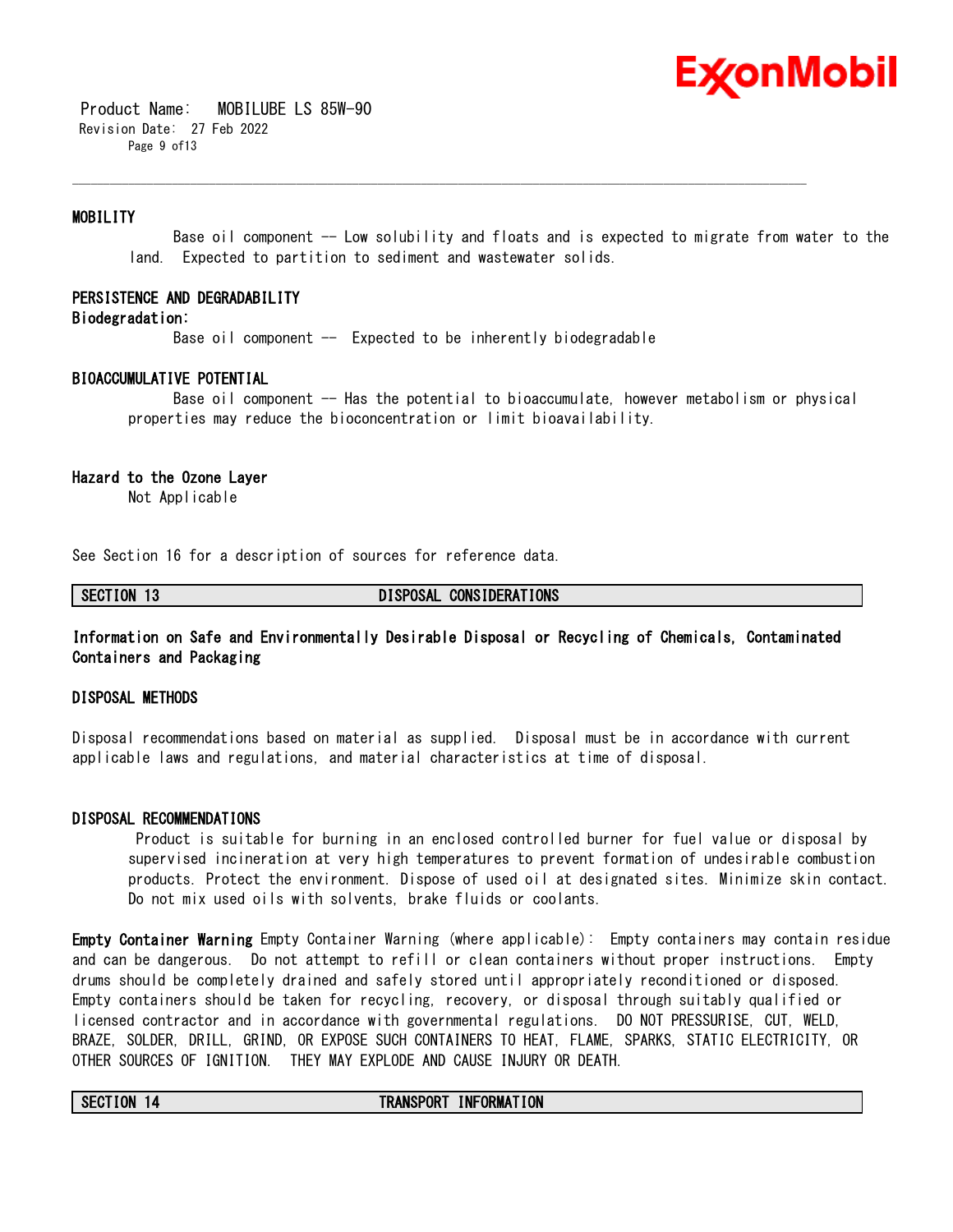

 Product Name: MOBILUBE LS 85W-90 Revision Date: 27 Feb 2022 Page 10 of13

#### **LAND - Precautionary Transportation Measures & Conditions:**

Do not co-load together with dangerous substances categorized in Fire Cat. 1 and/or 6, and/or High Pressure Gases.

\_\_\_\_\_\_\_\_\_\_\_\_\_\_\_\_\_\_\_\_\_\_\_\_\_\_\_\_\_\_\_\_\_\_\_\_\_\_\_\_\_\_\_\_\_\_\_\_\_\_\_\_\_\_\_\_\_\_\_\_\_\_\_\_\_\_\_\_\_\_\_\_\_\_\_\_\_\_\_\_\_\_\_\_\_\_\_\_\_\_\_\_\_\_\_\_\_\_\_\_\_\_\_\_\_\_\_\_\_\_\_\_\_\_\_\_\_\_

- NOTE: Comply with applicable laws and regulations.
- **SEA (IMDG):** Not Regulated for Sea Transport according to IMDG-Code

**Marine Pollutant:** No

**AIR (IATA):** Not Regulated for Air Transport

### **SECTION 15 REGULATORY INFORMATION**

This material is not considered hazardous according to the Classification of Chemicals based on Globally Harmonized System of Classification and Labelling of Chemicals (GHS) (JIS Z 7252–2019).

### **REGULATORY STATUS AND APPLICABLE LAWS AND REGULATIONS**

**Listed or exempt from listing/notification on the following chemical inventories :** AIIC, DSL, ENCS, IECSC, ISHL, KECI, PICCS, TCSI, TSCA

#### **National Laws and Regulations:**

Chemical Substances Control Law: Existing Chemicals

### **Chemical Substances Control Law substances:**

| Chemical Name             | Referenced List     | <b>ENCS Number</b> |
|---------------------------|---------------------|--------------------|
| LONG-CHAIN ALKENYL AMINE  | Priority Assessment | $ 2 - 133 +$       |
| IMETHYL ALCOHOL           | Priority Assessment | $12 - 201$         |
| $ PSEUDOCUMENE (1, 2, 4-$ | Priority Assessment | $ 3 - 7, 3 - 3427$ |
| <b>ITRIMETHYLBENZENE</b>  |                     |                    |

Fire Service Law: Category 4, Flammable Liquids, Class III (#4 Petroleum) ISHL: Notified Substances ISHL: Labeling Substances Maritime Pollution Prevention Law: Regulated Poisonous and Deleterious Substances Control Law (PDSCL): Not Regulated Pollutant Release and Transfer Register (PRTR): Not Regulated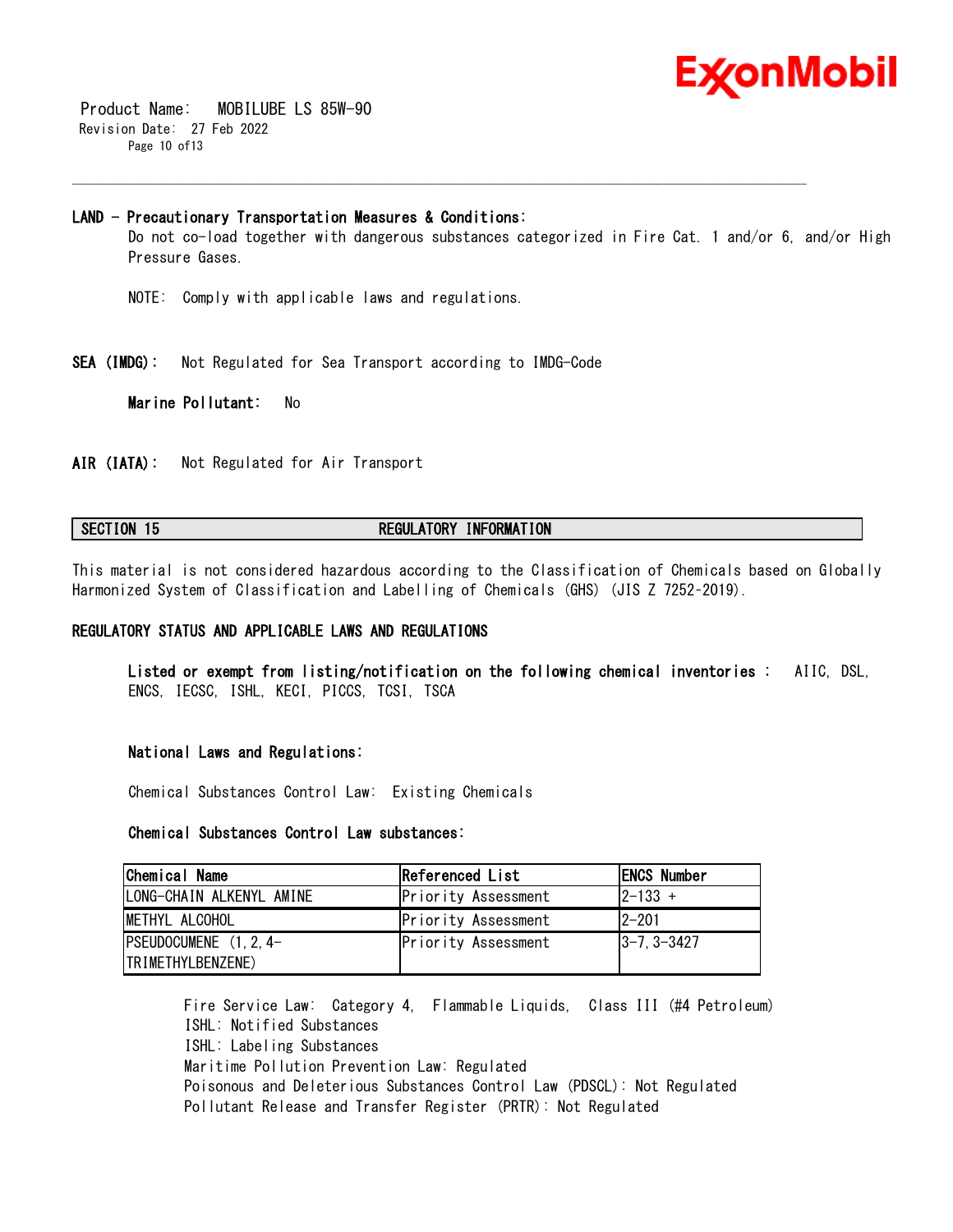

 Product Name: MOBILUBE LS 85W-90 Revision Date: 27 Feb 2022 Page 11 of 13

> Sewage Water Law: Mineral oil (5mg/l max.) Waste Treatment Law : Controlled Industrial Waste Water Pollution Control Law: Effluent Regulation (5mg/l max.)

\_\_\_\_\_\_\_\_\_\_\_\_\_\_\_\_\_\_\_\_\_\_\_\_\_\_\_\_\_\_\_\_\_\_\_\_\_\_\_\_\_\_\_\_\_\_\_\_\_\_\_\_\_\_\_\_\_\_\_\_\_\_\_\_\_\_\_\_\_\_\_\_\_\_\_\_\_\_\_\_\_\_\_\_\_\_\_\_\_\_\_\_\_\_\_\_\_\_\_\_\_\_\_\_\_\_\_\_\_\_\_\_\_\_\_\_\_\_

### **JAPANESE COMPOSITION INFORMATION**

#### **Industrial Safety and Health Law: Article 57, Chemical substances to be labelled:**

| <b>Name</b> | Concentration    |
|-------------|------------------|
| <br>Minera  | 00<br>wt%<br>90– |

#### **Industrial Safety and Health Law: Article 57-2, Chemical Substances to be notified:**

| <b>Name</b>   | . .<br>ISHL<br><b>Inance</b><br>Number<br>Ord i | <b>Concentration</b>     |
|---------------|-------------------------------------------------|--------------------------|
| Mineral<br>ÜΙ | 168                                             | 100<br>$90 -$<br>%weıght |

**ISHL Enforcement Order, Table 3-1, Manufacturing Permit Chemical Substances:** None.

**PRTR Class 1 Designated Chemical Substances:** None.

**PRTR Class 2 Designated Chemical Substances:** None.

**PDSCL Chemical Substances:** None.

### **SECTION 16 OTHER INFORMATION**

**SOURCE OF REFERENCE MATERIAL:** Sources of information used in preparing this SDS included one or more of the following: results from in house or supplier toxicology studies, CONCAWE Product Dossiers, publications from other trade associations, such as the EU Hydrocarbon Solvents REACH Consortium, U.S. HPV Program Robust Summaries, the EU IUCLID Data Base, U.S. NTP publications, and other sources, as appropriate.

### **N/D = Not determined, N/A = Not applicable**

**KEY TO THE H-CODES CONTAINED IN SECTION 3 OF THIS DOCUMENT (for information only):**

H227: Combustible liquid; Flammable Liquid, Cat 4

H302: Harmful if swallowed; Acute Tox Oral, Cat 4

- H304: May be fatal if swallowed and enters airways; Aspiration, Cat 1
- H314(1B): Causes severe skin burns and eye damage; Skin Corr/Irritation, Cat 1B
- H315: Causes skin irritation; Skin Corr/Irritation, Cat 2
- H317: May cause allergic skin reaction; Skin Sensitization, Cat 1
- H318: Causes serious eye damage; Serious Eye Damage/Irr, Cat 1
- H335: May cause respiratory irritation; Target Organ Single, Resp Irr
- H373: May cause damage to organs through prolonged or repeated exposure; Target Organ, Repeated, Cat 2
- H400: Very toxic to aquatic life; Acute Env Tox, Cat 1
- H401: Toxic to aquatic life; Acute Env Tox, Cat 2
- H402: Harmful to aquatic life; Acute Env Tox, Cat 3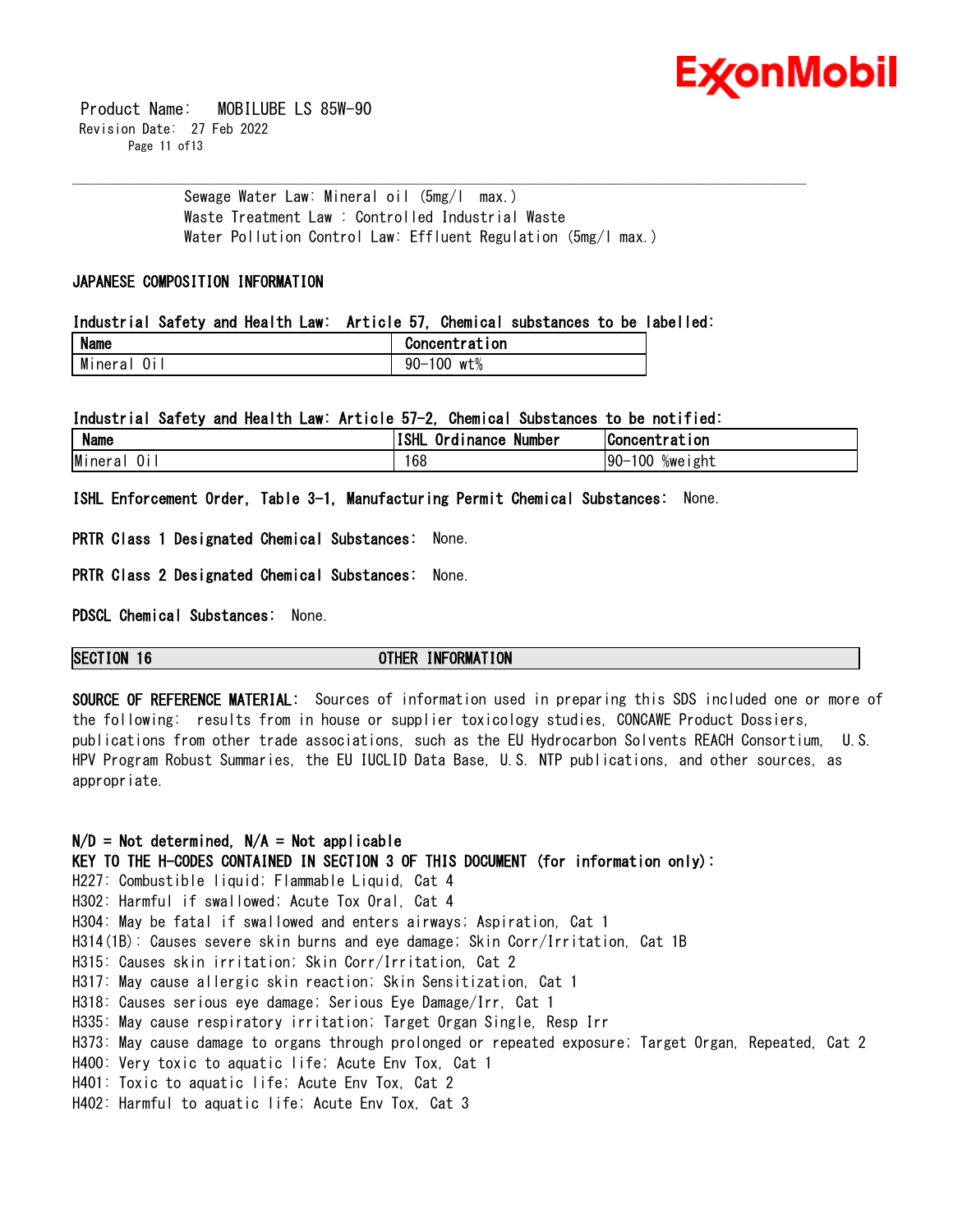

 Product Name: MOBILUBE LS 85W-90 Revision Date: 27 Feb 2022 Page 12 of 13

H410: Very toxic to aquatic life with long lasting effects; Chronic Env Tox, Cat 1 H411: Toxic to aquatic life with long lasting effects; Chronic Env Tox, Cat 2 H412: Harmful to aquatic life with long lasting effects; Chronic Env Tox, Cat 3 THIS SAFETY DATA SHEET CONTAINS THE FOLLOWING REVISIONS: Section 01: Company Mailing Address information was deleted. Section 01: Company Mailing Address information was modified. Section 09: Decomposition Temp C(F) information was added. Section 09: Decomposition Temp C(F) information was deleted. Section 09: Flammability (Solid, Gas) information was deleted. Section 09: Flammability information was added. Section 09: Flammable Limits - LEL information was added. Section 09: Flammable Limits - UEL information was added. Section 09: Particle Characteristics information was added. Section 09: Particle Range information was added. Section 09: Physical State information was deleted. Section 10: Reactivity information was added. Section 11: Aspiration Conclusion information was added. Section 11: Aspiration Test Data information was added. Section 11: Carcinogen Conclusion information was added. Section 11: Carcinogen Test Comment information was added. Section 11: Carcinogen Test Data information was added. Section 11: Dermal Irritation Test Data information was added. Section 11: Dermal Irritation Test Data information was deleted. Section 11: Dermal Lethality Test Data information was added. Section 11: Dermal Lethality Test Data information was deleted. Section 11: Eye Irritation Test Data information was added. Section 11: Eye Irritation Test Data information was deleted. Section 11: Inhalation Lethality Test Data information was added. Section 11: Inhalation Lethality Test Data information was deleted. Section 11: Lactation Conclusion information was added. Section 11: Lactation Test Data information was added. Section 11: Mutagen Conclusion information was added. Section 11: Mutagen Test Comment information was added. Section 11: Mutagen Test Data information was added. Section 11: Oral Lethality Test Data information was added. Section 11: Oral Lethality Test Data information was deleted. Section 11: Other Health Effects information was added. Section 11: Reproductive Conclusion information was added. Section 11: Reproductive Test Comment information was added. Section 11: Reproductive Test Data information was added. Section 11: Respiratory Sensitization Conclusion information was added. Section 11: Respiratory Sensitization Test Data information was added. Section 11: Skin Sensitization Conclusion information was added. Section 11: Skin Sensitization Test Comment information was added. Section 11: Skin Sensitization Test Data information was added.

\_\_\_\_\_\_\_\_\_\_\_\_\_\_\_\_\_\_\_\_\_\_\_\_\_\_\_\_\_\_\_\_\_\_\_\_\_\_\_\_\_\_\_\_\_\_\_\_\_\_\_\_\_\_\_\_\_\_\_\_\_\_\_\_\_\_\_\_\_\_\_\_\_\_\_\_\_\_\_\_\_\_\_\_\_\_\_\_\_\_\_\_\_\_\_\_\_\_\_\_\_\_\_\_\_\_\_\_\_\_\_\_\_\_\_\_\_\_